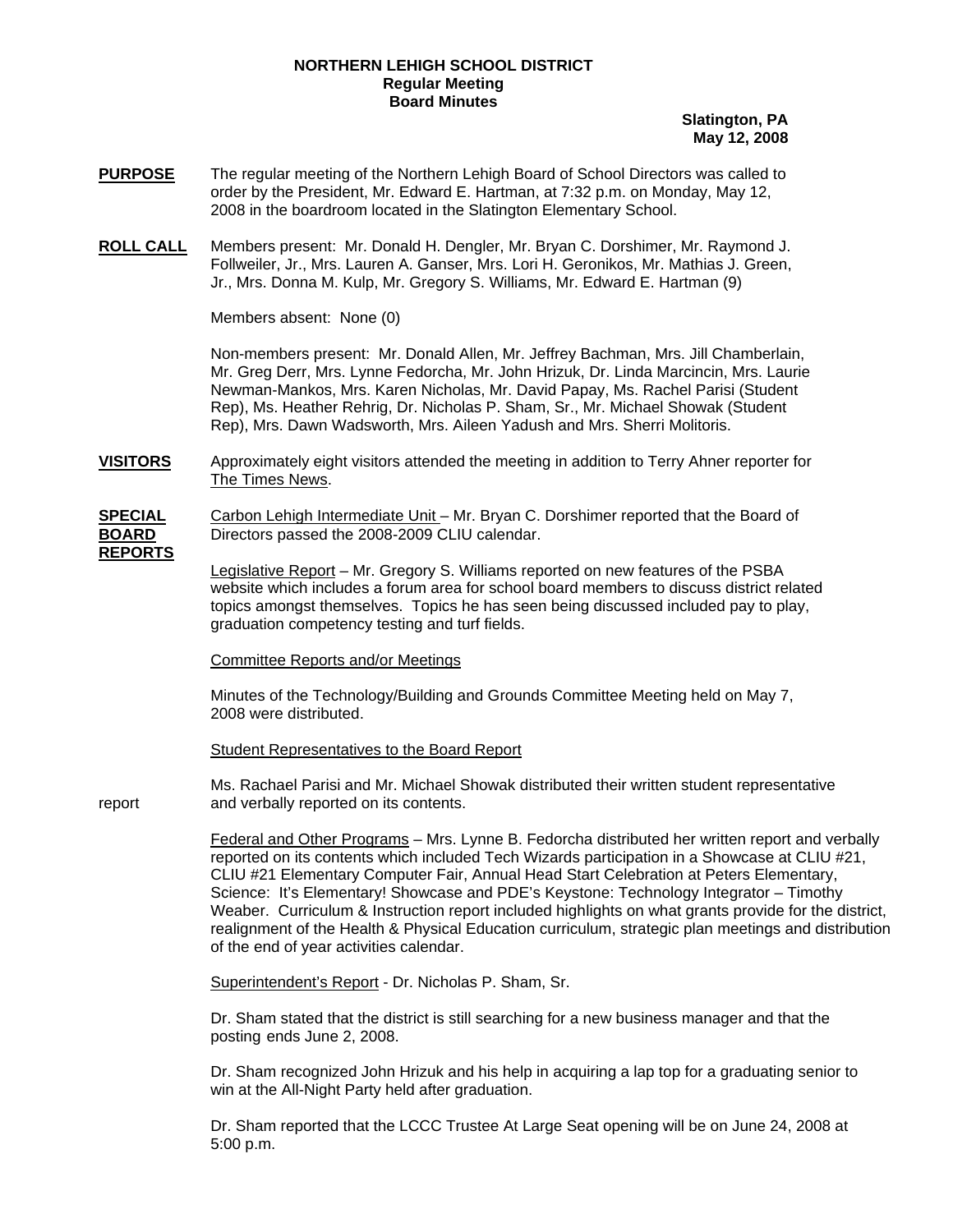|  | <b>SPECIAL</b><br><b>BOARD</b><br><b>REPORTS</b><br>(cont.)      | Dr. Sham read a letter from the National Interscholastic Athletic Administrators Association<br>acknowledging that Bryan Geist has successfully completed the process for certified athletic<br>administrator.                                                                                                                                                                                                                                                                                                                                                                                                                                                                                                                                                                                                                                                                                                                                                                                                                                                                                                                                                                                                                                                                                                                                                                                                                             |  |  |  |
|--|------------------------------------------------------------------|--------------------------------------------------------------------------------------------------------------------------------------------------------------------------------------------------------------------------------------------------------------------------------------------------------------------------------------------------------------------------------------------------------------------------------------------------------------------------------------------------------------------------------------------------------------------------------------------------------------------------------------------------------------------------------------------------------------------------------------------------------------------------------------------------------------------------------------------------------------------------------------------------------------------------------------------------------------------------------------------------------------------------------------------------------------------------------------------------------------------------------------------------------------------------------------------------------------------------------------------------------------------------------------------------------------------------------------------------------------------------------------------------------------------------------------------|--|--|--|
|  | at                                                               | Dr. Sham reported that there was only one school board member that attended the<br>Technology/Buildings and Grounds Committee meeting. They talked about items that are on<br>the agenda that would have been discussed at that meeting. He addressed the board on the<br>rising fuel costs and that currently we are already \$8,000 over budget for the 2007-2008<br>school year. He stated that last year we topped off our tanks before the end of the 2006-2007<br>school year in order to receive better prices. If we do that this year we will need an addition<br>\$55,000. He further explained that because the fuel cost is increasing so rapidly the district is<br>already \$76,980 under budget for next years fuel budget. Mr. Derr has been able to secure<br>fixed costs for next year instead of fluctuating. If the Board would decide to top off the tanks<br>the end of next year, plus top off the tanks this year, plus the amount we are under budgeted<br>for fuel costs next year the district needs essentially an additional \$144,000. If the Governor's<br>budget comes through with the additional money that money can be used for these extra fuel<br>costs. Dr. Sham stated that at the last SAC meeting there was discussion that there was a<br>very little chance that this would come to fruition. The other suggestion was to pay these<br>amounts out of the energy cost designated fund balance. |  |  |  |
|  |                                                                  | Mr. Williams asked how much money was in the energy cost designated fund balance.                                                                                                                                                                                                                                                                                                                                                                                                                                                                                                                                                                                                                                                                                                                                                                                                                                                                                                                                                                                                                                                                                                                                                                                                                                                                                                                                                          |  |  |  |
|  |                                                                  | There was continued discussion about topping of the tanks in June.                                                                                                                                                                                                                                                                                                                                                                                                                                                                                                                                                                                                                                                                                                                                                                                                                                                                                                                                                                                                                                                                                                                                                                                                                                                                                                                                                                         |  |  |  |
|  | Motion To<br>Top Fuel<br>Tanks                                   | Mr. Green made a motion, which was seconded by Mr. Williams, that the Board of Education<br>allows administration to fill the fuel tanks in June in a dollar amount not to exceed \$60,000.                                                                                                                                                                                                                                                                                                                                                                                                                                                                                                                                                                                                                                                                                                                                                                                                                                                                                                                                                                                                                                                                                                                                                                                                                                                |  |  |  |
|  |                                                                  | Mr. Dengler, Mr. Dorshimer, Mr. Follweiler, Mrs. Ganser, Mrs. Geronikos, Mr. Green,<br>YEA:<br>Mrs. Kulp, Mr. Williams, Mr. Hartman (9)<br>NAY:<br>None $(0)$                                                                                                                                                                                                                                                                                                                                                                                                                                                                                                                                                                                                                                                                                                                                                                                                                                                                                                                                                                                                                                                                                                                                                                                                                                                                              |  |  |  |
|  | recommended<br>agenda is the                                     | Mr. Derr distributed the fuel spread sheet from the bids that were received and<br>that the Board accept the fixed fuel prices. He explained that the motion on the<br>fixed price amounts.                                                                                                                                                                                                                                                                                                                                                                                                                                                                                                                                                                                                                                                                                                                                                                                                                                                                                                                                                                                                                                                                                                                                                                                                                                                |  |  |  |
|  |                                                                  | Dr. Sham stated that there is 2.9 million dollars in the energy cost designated fund balance.                                                                                                                                                                                                                                                                                                                                                                                                                                                                                                                                                                                                                                                                                                                                                                                                                                                                                                                                                                                                                                                                                                                                                                                                                                                                                                                                              |  |  |  |
|  | $\mathsf T$                                                      | Mr. Derr further explained that Livengood Paving was the lowest bidder for the paving project<br>at the middle school and he recommended excepting this bid. He further explained that J &<br>Painting was the lowest bidder for the high school gym paving project. He recommended<br>accepting this bid.                                                                                                                                                                                                                                                                                                                                                                                                                                                                                                                                                                                                                                                                                                                                                                                                                                                                                                                                                                                                                                                                                                                                 |  |  |  |
|  |                                                                  | Mr. Dorshimer asked if we asked for a bond from J & T Painting or if they have liability<br>insurance. Mr. Derr stated that the bid packet asked for liability insurance. Mr. Dorshimer<br>stated that he should verify that the liability insurance is in place prior to them starting the<br>project.                                                                                                                                                                                                                                                                                                                                                                                                                                                                                                                                                                                                                                                                                                                                                                                                                                                                                                                                                                                                                                                                                                                                    |  |  |  |
|  |                                                                  | Mr. Derr explained that Zieglers Hauling was the highest bidder for the purchase of our used<br>tractor, truck and trailer. He recommends that we accept this bid.                                                                                                                                                                                                                                                                                                                                                                                                                                                                                                                                                                                                                                                                                                                                                                                                                                                                                                                                                                                                                                                                                                                                                                                                                                                                         |  |  |  |
|  | project<br>equipment,<br>do<br>asking for Board<br>materials for | Lastly, Mr. Derr asked for the Board to allow him to purchase the fire alarm equipment<br>packages from Simplex for the Slatington Elementary Annex and Maintenance Shop. Mr.<br>Derr stated that in allowing him to purchase these equipment packages and quote the<br>the district would not have to bid and write specs for the project because it would come in<br>under the \$10,000. He stated Simple has agreed to provide packages of the<br>wiring diagrams, and after the installation is complete, Simplex will come in a<br>programming, testing and give us a one year warranty on the work. He is<br>permission to purchase these packages and quote the labor and additional<br>installation.                                                                                                                                                                                                                                                                                                                                                                                                                                                                                                                                                                                                                                                                                                                               |  |  |  |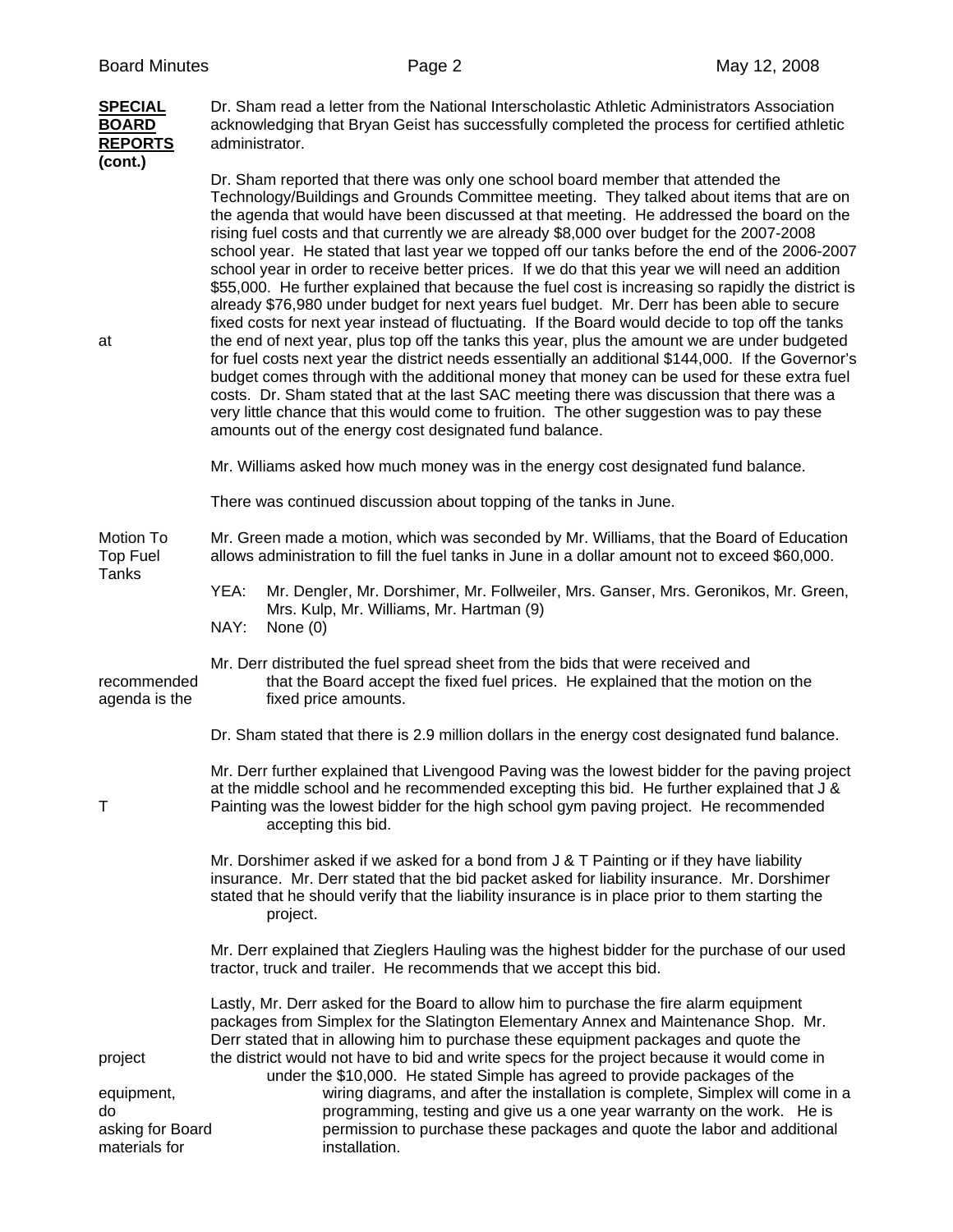| <b>Board Minutes</b>                         |                                                                                                                                                                                                                        | Page 3                                                                                                                                                                                                                                                                                                                                                                                                                                                                                                                                                                                                                                                                   | May 12, 2008 |  |  |
|----------------------------------------------|------------------------------------------------------------------------------------------------------------------------------------------------------------------------------------------------------------------------|--------------------------------------------------------------------------------------------------------------------------------------------------------------------------------------------------------------------------------------------------------------------------------------------------------------------------------------------------------------------------------------------------------------------------------------------------------------------------------------------------------------------------------------------------------------------------------------------------------------------------------------------------------------------------|--------------|--|--|
| Executive<br>Session                         | Mr. Hartman stated that the Board was in executive session prior to tonight's meeting to<br>discuss personnel issues.                                                                                                  |                                                                                                                                                                                                                                                                                                                                                                                                                                                                                                                                                                                                                                                                          |              |  |  |
| <b>PERSONNEL</b>                             | Mrs. Ganser made a motion, which was seconded by Mr. Williams, that the Board of<br>Education approves the following personnel items:                                                                                  |                                                                                                                                                                                                                                                                                                                                                                                                                                                                                                                                                                                                                                                                          |              |  |  |
| Football<br>Game<br>Physician                |                                                                                                                                                                                                                        | Approve to appoint OAA Orthopedic Specialists to provide football game physicians for the<br>2008-2009 school year at a quoted fee of \$75.00 per regular season game and \$85.00 per<br>post-season game. There is no increase over last year's fee.                                                                                                                                                                                                                                                                                                                                                                                                                    |              |  |  |
| <b>Business</b><br>Office Asst.<br>K. Keiser | the cafeteria department.                                                                                                                                                                                              | Approve to employ Kim Keiser for an additional 3 hours per day, effective May 13, 2008, to<br>assist the business office staff with general business office duties until a new business<br>manager is hired. Mrs. Keiser is currently employed 3 1/2 hours per day as an office aide for                                                                                                                                                                                                                                                                                                                                                                                 |              |  |  |
|                                              | YEA:<br>Mrs. Kulp, Mr. Williams, Mr. Hartman (9)<br>NAY:<br>None $(0)$                                                                                                                                                 | Mr. Dengler, Mr. Dorshimer, Mr. Follweiler, Mrs. Ganser, Mrs. Geronikos, Mr. Green,                                                                                                                                                                                                                                                                                                                                                                                                                                                                                                                                                                                      |              |  |  |
| <b>POLICY</b>                                | Education approves the following policy item:                                                                                                                                                                          | Mr. Follweiler made a motion, which was seconded by Mrs. Ganser, that the Board of                                                                                                                                                                                                                                                                                                                                                                                                                                                                                                                                                                                       |              |  |  |
| Field<br>Trip                                | Funded by School District Budget (busing only)                                                                                                                                                                         | Honors American Government - High School - Capital Harrisburg, PA - June 4, 2008 -                                                                                                                                                                                                                                                                                                                                                                                                                                                                                                                                                                                       |              |  |  |
|                                              | YEA:<br>Mrs. Kulp, Mr. Williams, Mr. Hartman (9)<br>NAY:<br>None $(0)$                                                                                                                                                 | Mr. Dengler, Mr. Dorshimer, Mr. Follweiler, Mrs. Ganser, Mrs. Geronikos, Mr. Green,                                                                                                                                                                                                                                                                                                                                                                                                                                                                                                                                                                                      |              |  |  |
|                                              |                                                                                                                                                                                                                        | Mr. Dorshimer said he received a letter from a concerned parent. He is asking if there<br>is district policy concerning field trips and the number of chaperones or teachers that<br>attend per number of students and who pays for them to attend.                                                                                                                                                                                                                                                                                                                                                                                                                      |              |  |  |
|                                              |                                                                                                                                                                                                                        | Dr. Sham stated that he is not aware of any policy on this item. He stated the indication in<br>the letter was teachers are not raising money for them to attend the field trips. Mrs.<br>Chamberlain stated that the teaching staff does participate in fundraising for all field trips.<br>She further explained when it comes to chaperoning, teachers get together and break the<br>students into manageable numbers and parents volunteer to come and some have even<br>offered to pay their way. These parents are parents of students who are also fundraising to<br>attend the field trip. Mr. Papay stated that some places offer free admission to chaperones. |              |  |  |
| <u>OLD</u><br><b>BUSINESS</b>                | place by mid June.                                                                                                                                                                                                     | Dr. Dorshimer asked if everything is working okay with transportation and the bridge being<br>out. Mr. Derr stated that everything is going well and the pedestrian bridge should be in                                                                                                                                                                                                                                                                                                                                                                                                                                                                                  |              |  |  |
| <b>NEW</b><br><b>BUSINESS</b>                | his intent to retire from the district.                                                                                                                                                                                | Mr. David Papay, middle school principal, submitted a letter to the board which addressed                                                                                                                                                                                                                                                                                                                                                                                                                                                                                                                                                                                |              |  |  |
| <b>FINANCIAL</b>                             | Education approves the following financial items:                                                                                                                                                                      | Mr. Green made a motion, which was seconded by Mrs. Geronikos, that the Board of                                                                                                                                                                                                                                                                                                                                                                                                                                                                                                                                                                                         |              |  |  |
| Financial<br>Reports                         | Approve the Following Financial Reports:<br>General Fund month of April<br>NLMS Student Activities Account month of April                                                                                              |                                                                                                                                                                                                                                                                                                                                                                                                                                                                                                                                                                                                                                                                          |              |  |  |
| Payment of<br><b>Bills</b>                   | Approve the Following List of Bills:<br>General Fund months of April<br>Cafeteria Fund month of April<br>Athletic Fund month of April<br>Refreshment Stand Fund month of April<br>Capital Projects Fund month of April |                                                                                                                                                                                                                                                                                                                                                                                                                                                                                                                                                                                                                                                                          |              |  |  |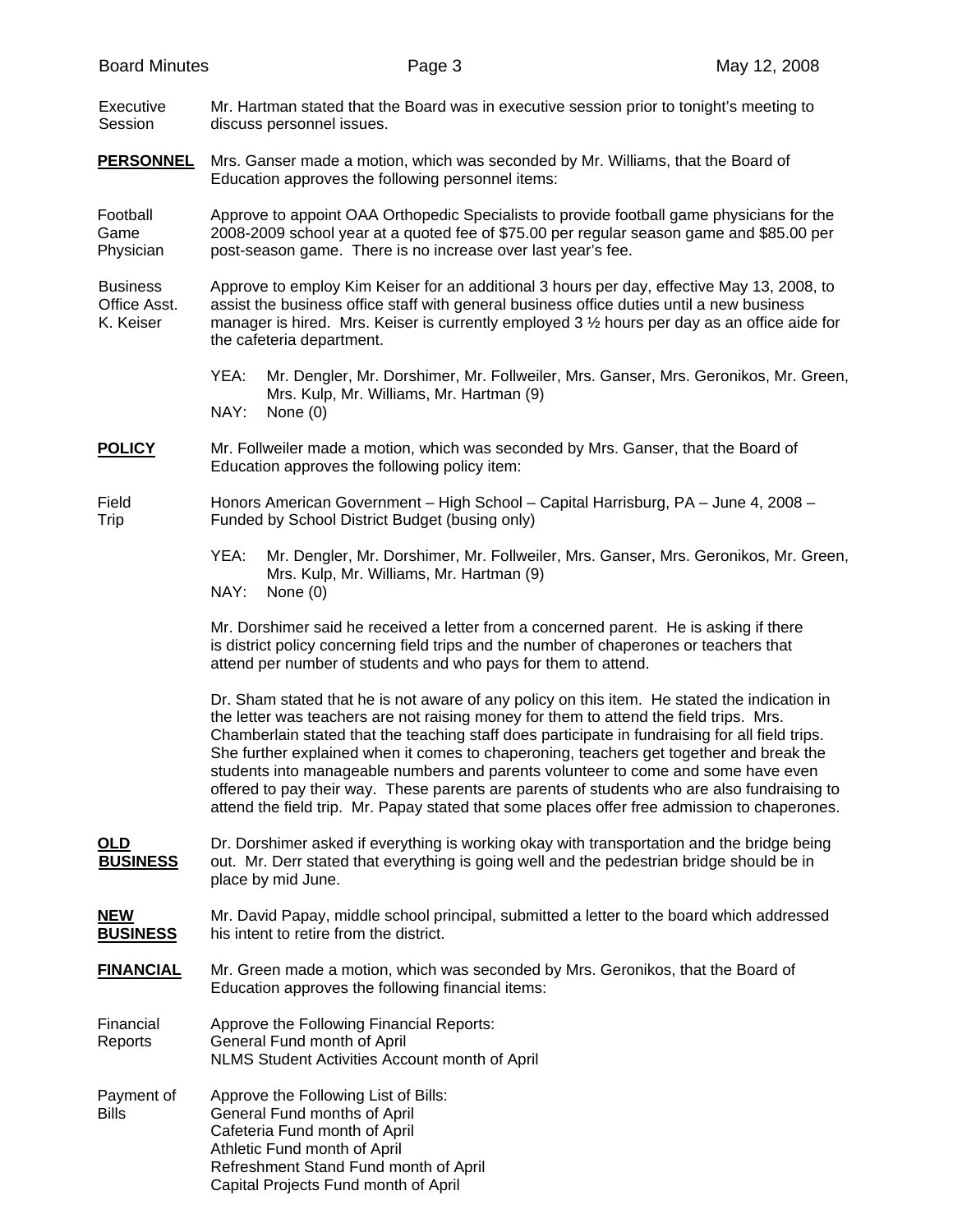## **FINANCIAL (cont.)**  Budgetary Approve budgetary transfers for the 2007-2008 school year including any budgetary transfers Transfers for the end of year audit. Appoint Approve to appoint Rhonda Frantz as interim Trustee, on behalf of the Northern Lehigh R. Frantz School District, for the Lehigh Schools Consortium Trust, a self insurance program for Dental Trustee Interim Appoint Approve to appoint Sweet, Stevens, Williams & Katz, LLP as special counsel. Effective for Special the 2008-2009 school year, the hourly rate for non-routine matters will be \$175.00 per hour. Counsel The rate for routine or general advice will be \$130.00 per hour. This reflects a \$10.00 increase over the previous year's fees. Livengood- Authorize administration to enter into an agreement with Livengood Paving for paving of the MS Paving middle school parking lots and access roads at a cost of \$267,265.81. J & T Painting- Authorize administration to enter into an agreement with J&T Painting for painting of the high HS Gym school gymnasium walls and ceiling at a cost of \$23,300.00. Ziegler Approve to accept the bids from Zieglers Hauling Service for the purchase of the tractor, Hauling- truck and trailer. Zieglers Hauling Service total purchase price for all items is \$1,530.00. Purchase Equip Simplex - Authorize administration to purchase fire alarm equipment packages from Simplex at a cost Alarm of \$4485.00 for the Annex at Slatington Elementary and \$4,985.00 for the Maintenance Purchase Shop. Further allow administration to quote material and labor to install the fire alarm Annex & equipment packages at these locations. Mnt. Shop Award Approve the awarding of bids to the following companies for diesel fuel, unleaded gasoline Fuel and #2 grade fuel oil with a contract period of July 1, 2008 to June 30, 2009. Bids  **UNLEADED GASOLINE** – Awarded to HOP Energy at o a fixed price of \$3.0846 per gallon **#2 GRADE FUEL OIL TANKWAGON DELIVERY** – Awarded to HOP Energy at o a fixed price of \$3.4469 per gallon **#2 GRADE FUEL OIL TRANSPORT DELIVERY** – Awarded to Isobunkers at o a fixed price of \$3.422 per gallon **DIESEL FUEL** – Awarded to Isobunkers at o a fixed price of \$3.6047 per gallon (normal blend) o a fixed price of \$3.6447 per gallon (70% / 30% blend) YEA: Mr. Dengler, Mr. Dorshimer, Mr. Follweiler, Mrs. Ganser, Mrs. Geronikos, Mr. Green, Mrs. Kulp, Mr. Williams, Mr. Hartman (9) NAY: None (0) Election Mr. Williams made a motion, which was seconded by Mrs. Geronikos that the Board of Of Education Elects a Treasurer for the 2008-2009 fiscal year, as required by Section 404 Treasurer of the Pennsylvania School Code of 1949, as amended.  **RECOMMEND** …. That the Board of Education elects Mathias J. Green, Jr. as Treasurer for the 2008-2009 fiscal year, effective July 1, 2008 through June 30, 2009.

- YEA: Mr. Dengler, Mr. Dorshimer, Mr. Follweiler, Mrs. Ganser, Mrs. Geronikos, Mr. Green, Mrs. Kulp, Mr. Williams, Mr. Hartman (9)
- NAY: None (0)